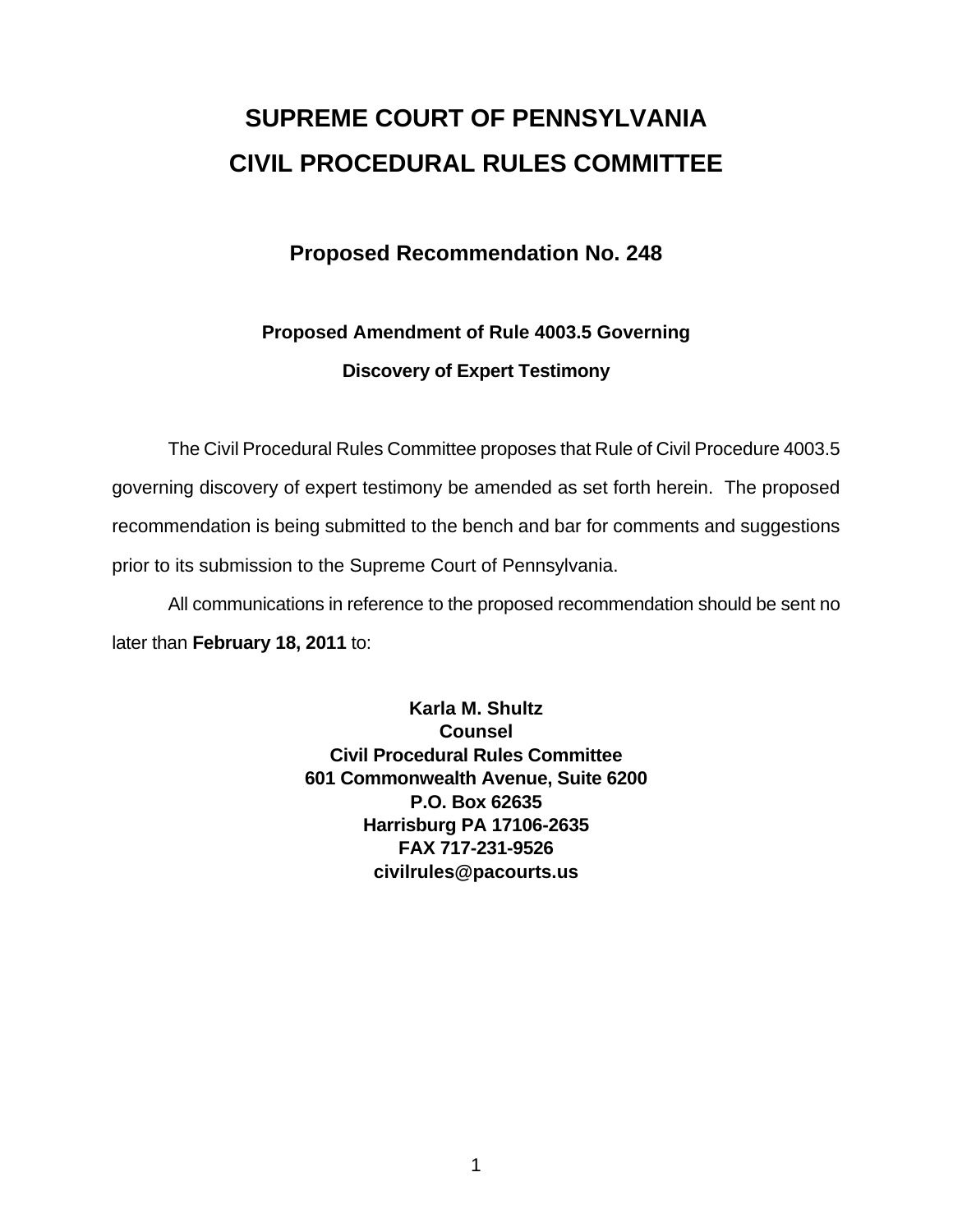#### **Rule 4003.5. Discovery of Expert Testimony. Trial Preparation Material**

(a) Discovery of facts known and opinions held by an expert, otherwise discoverable under the provisions of Rule 4003.1 and acquired or developed in anticipation of litigation or for trial, may be obtained as follows:

(1) A party may through interrogatories require

**[(a)] (A)** any other party to identify each person whom the other party expects to call as an expert witness at trial and to state the subject matter on which the expert is expected to testify and

**[(b)] (B) subject to the provisions of subdivision (a)(4),** the other party to have each expert so identified state the substance of the facts and opinions to which the expert is expected to testify and a summary of the grounds for each opinion. The party answering the interrogatories may file as his or her answer a report of the expert or have the interrogatories answered by the expert. The answer or separate report shall be signed by the expert.

(2) Upon cause shown, the court may order further discovery by other means, subject to **[such restrictions as to scope and such provisions concerning fees and expenses as the court may deem appropriate] (1) the provisions addressing scope, and fees and expenses as the court may deem appropriate and (2) the provisions of subdivision (a)(4) of this rule**.

(3) A party may not discover facts known or opinions held by an expert who has been retained or specially employed by another party in anticipation of litigation or preparation for trial and who is not expected to be called as a witness at trial, except a medical expert as provided in Rule 4010(b) or except on order of court as to any other expert upon a showing of exceptional circumstances under which it is impracticable for the party seeking discovery to obtain facts or opinions on the

2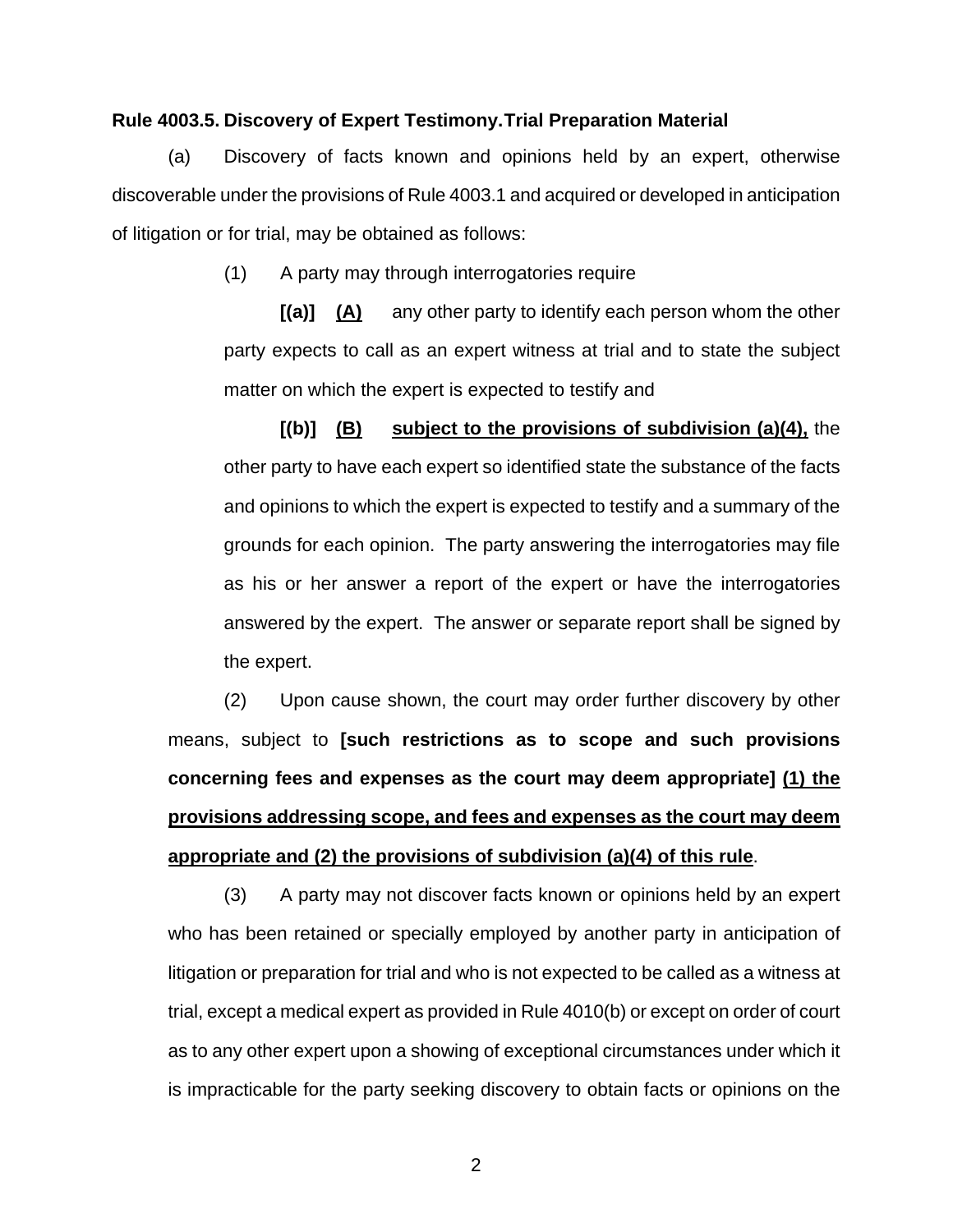same subject by other means, subject to such restrictions as to scope and such

provisions concerning fees and expenses as the court may deem appropriate.

Note: For additional provisions governing the production of expert reports in medical professional liability actions, see Rule 1042.26 et seq. Nothing in Rule 1042.26 et seq. precludes the entry of a court order under this rule.

**(4) A party may not discover the communications between another** 

## **party's attorney and any expert who is to be identified pursuant to subdivision (a)(1)(A) regardless of the form of the communications.**

\* \* \*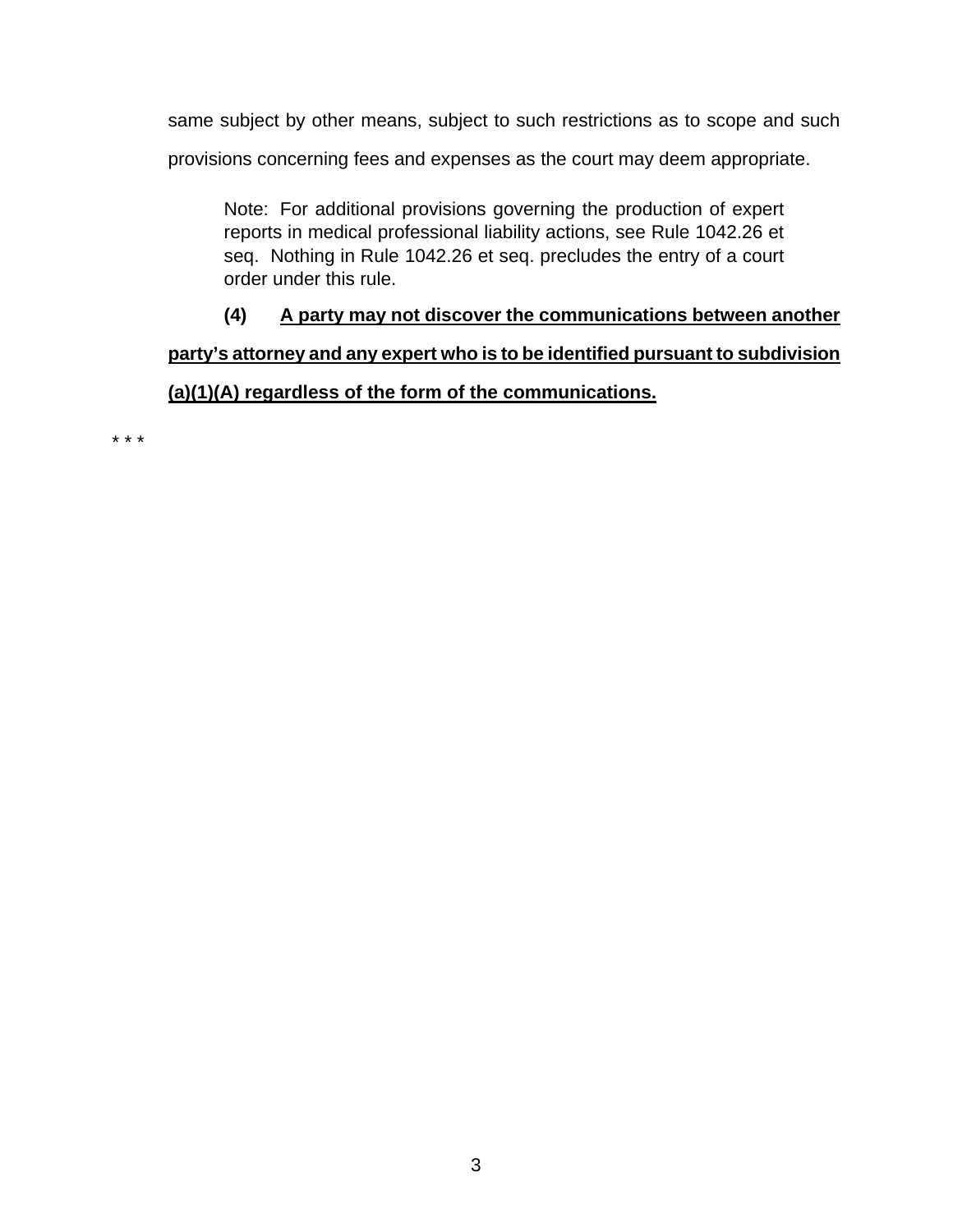#### **Explanatory Comment**

The Civil Procedural Rules Committee is proposing the amendment of Rule 4003.5 governing the discovery of expert testimony. Recent amendments to the Federal Rules of Civil Procedure have prohibited the discovery of communications between an attorney and his or her expert witness unless those communications (1) relate to compensation for the expert's study or testimony, (2) identify facts or data that the party's attorney provided and that the expert considered in forming the opinions to be expressed, or (3) identify assumptions that the party's attorney provided and that the expert relied on in forming the opinions to be expressed. *See* FRCP 26(b)(4)(C), effective December 31, 2010.

 Current practice in Pennsylvania has not been to seek discovery of communications between the attorney and his or her expert. The proposed amendment to Rule 4003.5 follows the federal rule in explicitly prohibiting the discovery of such communications. However, it does not include the exceptions in the federal rule to those communications because of the differences between the federal rules and the Pennsylvania rules governing the scope of discovery of expert testimony.

The federal rules of civil procedure permit an expert to be deposed after the expert report has been filed. The exceptions enumerated above simply describe some of the matters that may be covered in a deposition. However, in the absence of cause shown, the Pennsylvania rules of civil procedure do not permit an expert to be deposed. Thus, the exceptions within the federal rule are inconsistent with the restrictions of the Pennsylvania rules of civil procedure governing discovery of expert witnesses.

 In Pennsylvania, questions regarding the compensation of the expert have traditionally been addressed at trial; there is no indication that this procedure is not working well.

4